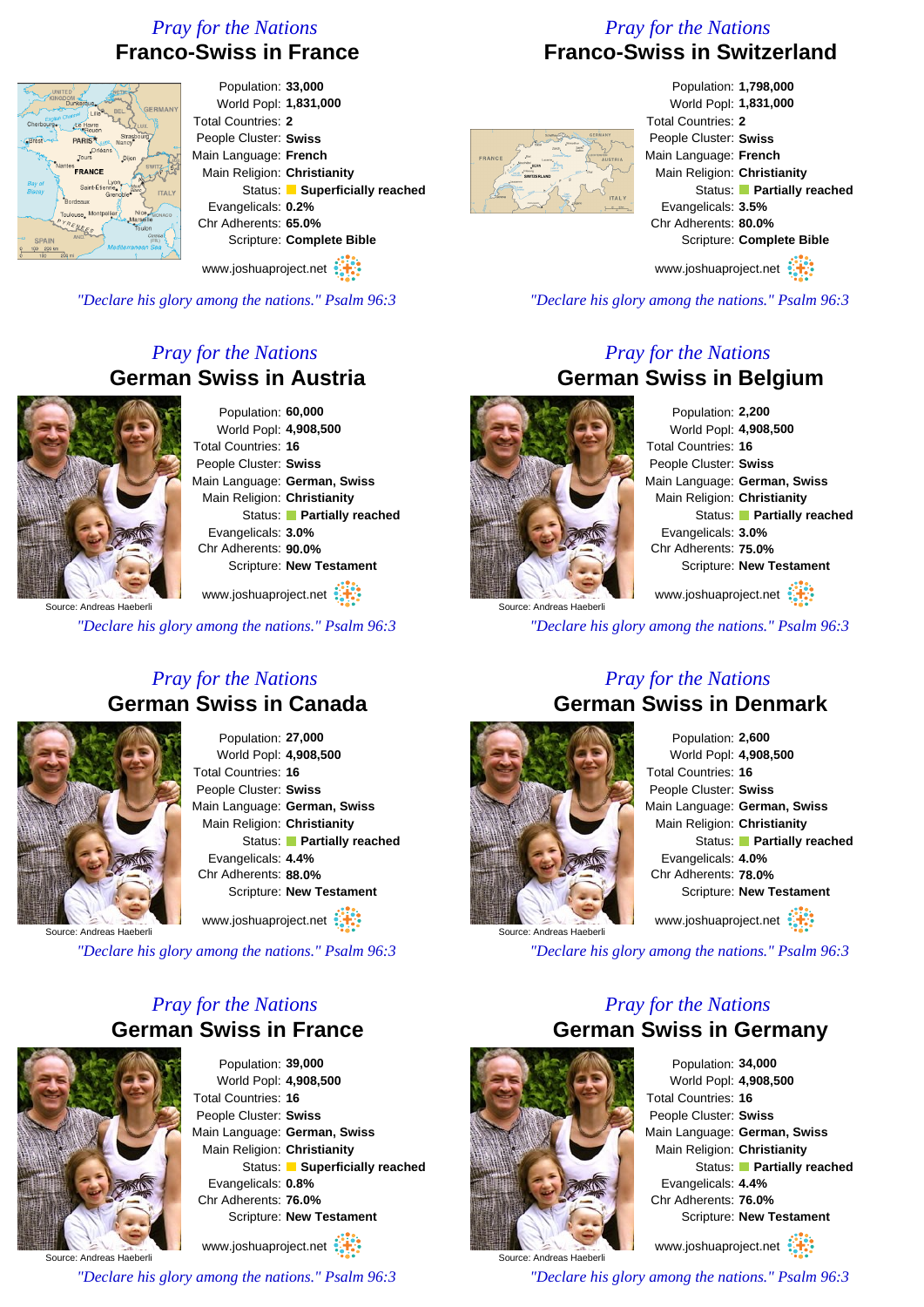# *Pray for the Nations* **German Swiss in Greece**



Population: **1,400** World Popl: **4,908,500** Total Countries: **16** People Cluster: **Swiss** Main Language: **German, Swiss** Main Religion: **Christianity** Status: **Partially reached** Evangelicals: **4.4%** Chr Adherents: **76.0%** Scripture: **New Testament**

www.joshuaproject.net

Source: Andreas Haeberli

*"Declare his glory among the nations." Psalm 96:3*

# *Pray for the Nations* **German Swiss in Liechtenstein**



Population: **4,000** World Popl: **4,908,500** Total Countries: **16** People Cluster: **Swiss** Main Language: **German, Swiss** Main Religion: **Christianity** Status: **Superficially reached** Evangelicals: **1.5%** Chr Adherents: **79.0%** Scripture: **New Testament**

www.joshuaproject.net :

*"Declare his glory among the nations." Psalm 96:3*

## *Pray for the Nations* **German Swiss in Netherlands**



Population: **2,300** World Popl: **4,908,500** Total Countries: **16** People Cluster: **Swiss** Main Language: **German, Swiss** Main Religion: **Christianity** Status: **Partially reached** Evangelicals: **3.0%** Chr Adherents: **75.0%** Scripture: **New Testament**

www.joshuaproject.net

*"Declare his glory among the nations." Psalm 96:3*

# *Pray for the Nations* **German Swiss in Spain**



Population: **15,000** World Popl: **4,908,500** Total Countries: **16** People Cluster: **Swiss** Main Language: **German, Swiss** Main Religion: **Christianity** Status: **Partially reached** Evangelicals: **4.4%** Chr Adherents: **57.0%** Scripture: **New Testament**

www.joshuaproject.net

*"Declare his glory among the nations." Psalm 96:3*

# *Pray for the Nations* **German Swiss in Italy**



Population: **8,000** World Popl: **4,908,500** Total Countries: **16** People Cluster: **Swiss** Main Language: **German, Swiss** Main Religion: **Christianity** Status: **Partially reached** Evangelicals: **3.0%** Chr Adherents: **76.0%** Scripture: **New Testament**

www.joshuaproject.net

*"Declare his glory among the nations." Psalm 96:3*

### *Pray for the Nations* **German Swiss in Mexico**



Population: **1,500** World Popl: **4,908,500** Total Countries: **16** People Cluster: **Swiss** Main Language: **German, Swiss** Main Religion: **Christianity** Status: **Partially reached** Evangelicals: **4.0%** Chr Adherents: **70.0%** Scripture: **New Testament** www.joshuaproject.net

Source: Andreas Haeberli

*"Declare his glory among the nations." Psalm 96:3*

#### *Pray for the Nations* **German Swiss in New Zealand**



Population: **2,500** World Popl: **4,908,500** Total Countries: **16** People Cluster: **Swiss** Main Language: **German, Swiss** Main Religion: **Christianity** Status: **Partially reached** Evangelicals: **4.4%** Chr Adherents: **76.0%** Scripture: **New Testament** www.joshuaproject.net

*"Declare his glory among the nations." Psalm 96:3*

## *Pray for the Nations* **German Swiss in Sweden**



Population: **3,000** World Popl: **4,908,500** Total Countries: **16** People Cluster: **Swiss** Main Language: **German, Swiss** Main Religion: **Christianity** Status: **Partially reached** Evangelicals: **4.4%** Chr Adherents: **76.0%** Scripture: **New Testament** www.joshuaproject.net

*"Declare his glory among the nations." Psalm 96:3*